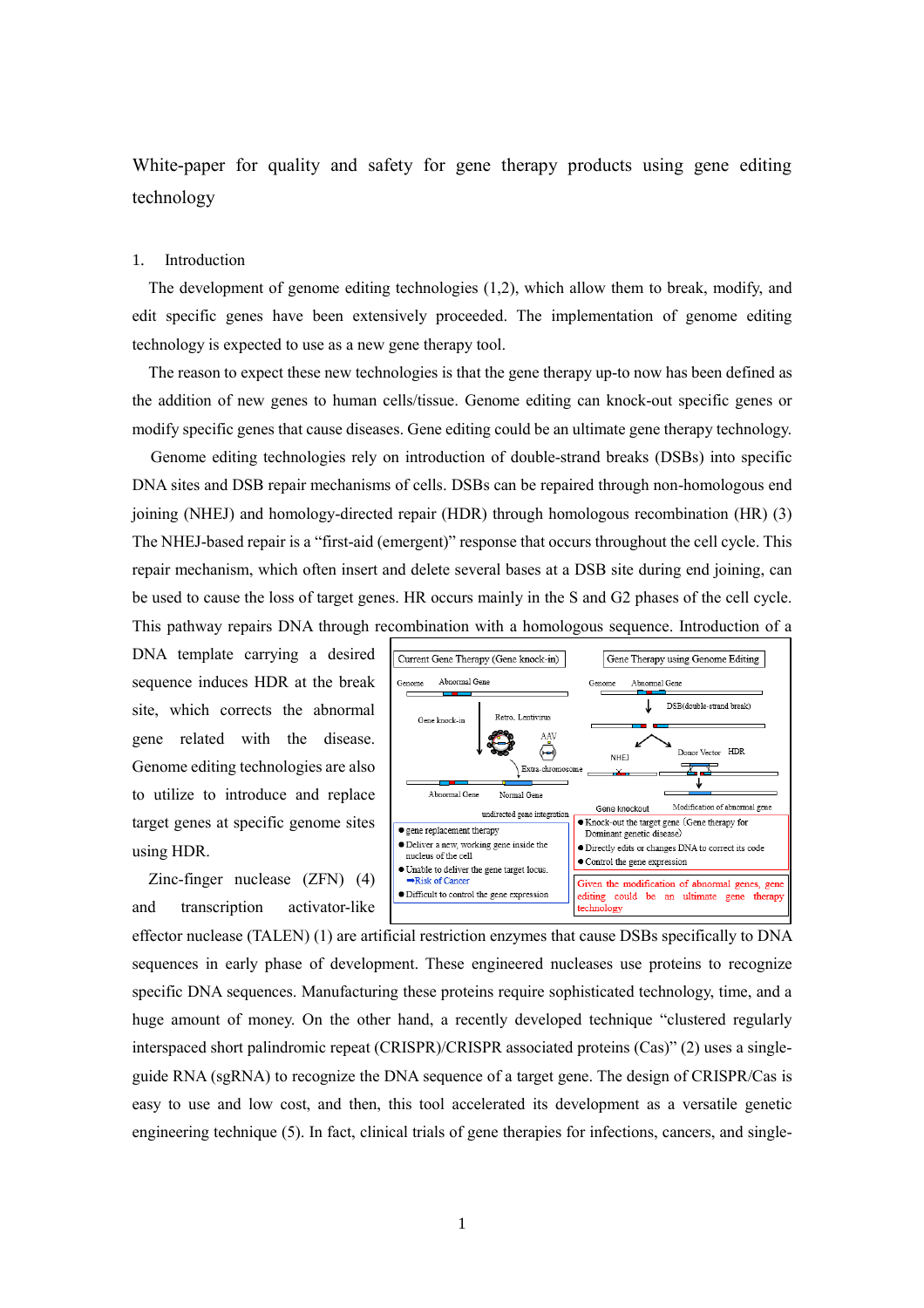gene diseases have been conducted overseas using this new genome editing technologies. The application for gene therapy products, etc. might be submitted for marketing authorization within several years. A similar clinical trial may be also about to start in Japan. Given this, a clear concept of the quality and safety of gene therapy products, using genome editing, should be clarified.

At first, this document addresses issues specific to genome editing currently under development, and then classifies them according to editing techniques and technologies (tools) that introduce them into a cell or body, and then purposes of genome editing, in order to clarify the characteristics of each technique/technology. The document also summarizes issues to be considered in conducting quality and safety evaluation and long-term follow-up in clinical application based on the characteristics of the genome editing techniques. Interpretations of risks associated with genome editing will depend on the type and seriousness of disease. Each genome editing technique should be individually evaluated for clinical application considering their risks and benefits. As genome editing is rapidly advancing, these issues need reviews as necessary.

## 2. Definition

In this document, gene therapy products using genome editing techniques are defined as follows;

- (1) *In vivo* genome editing product (products that directly administer a gene therapy product using a genome editing technique in the body)
	- 1) Genome editing gene therapy products (gene therapy products consisting of a viral vector or plasmid vector that expresses a desired protein for genome editing)
	- 2) Genome editing mRNA products (mRNA. that expresses a desired protein for genome editing)



- 3) Genome editing protein products (a desired protein as ingredient for gene editing which may include sgRNA)
- (2) *Ex vivo* genome editing product (human cell-based products manufactured by *ex vivo* genome editing using a genome editing tool)
	- 1) Genome edited cell-based products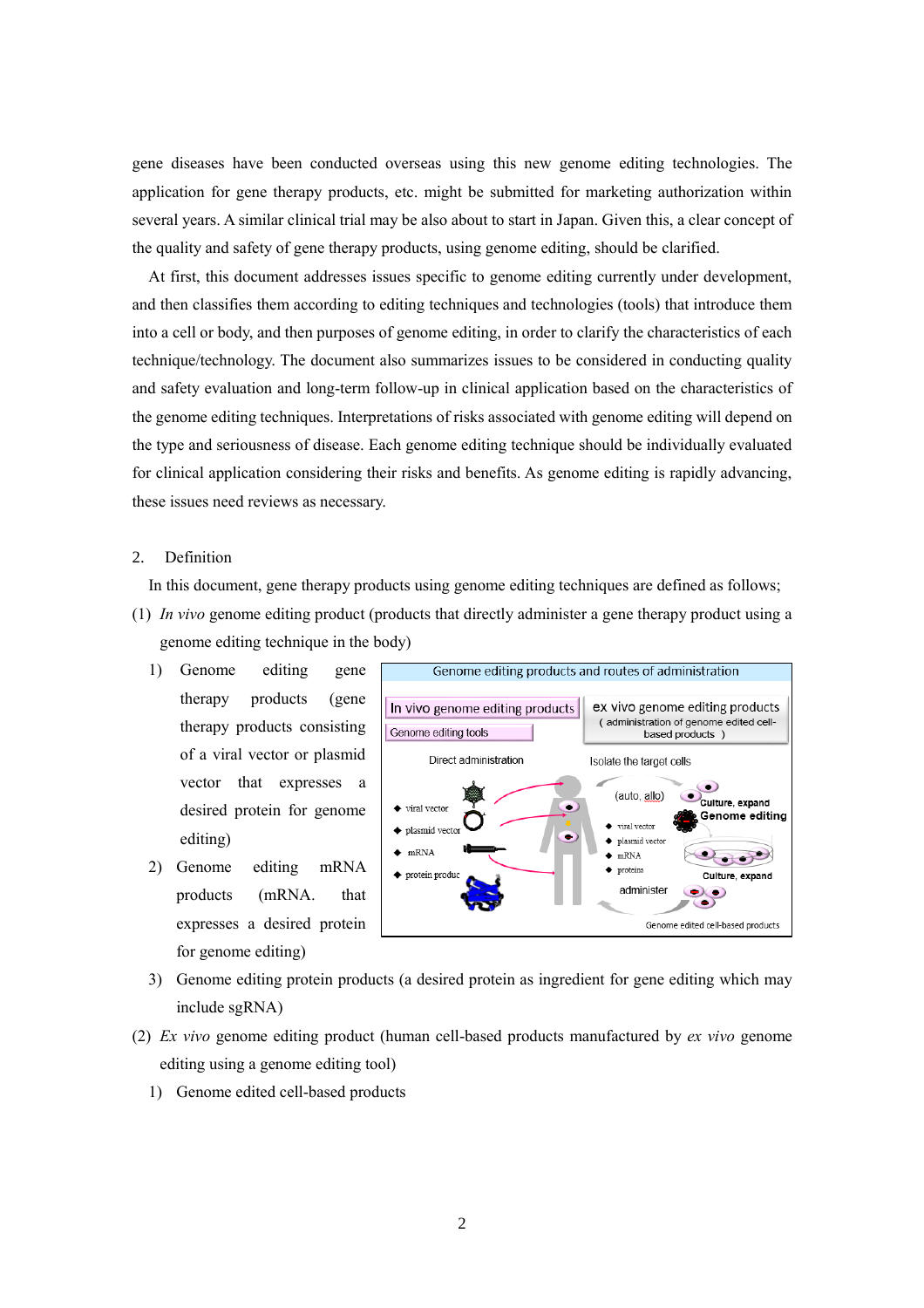#### 3. Specific Issues on Genome Editing

(1) Cancer Risk of Gene-edited Cells

Genome editing technologies allow researchers to break, modify, and edit specific genes in a DNA sequence-specific manner. However, genome editing has the inherent risk of unintended editing of genes that have similar DNA sequences, which is called off-target effect. Of particular concern is that off-target effects may result in tumorigenicity (cancer) of cells. Off-target effects may directly activate oncogenes or inactivate tumor-suppressor genes. Genetic modifications by genome editing have the potential to cause permanent alterations in genome.

It has been reported that genome editing techniques that induce DSBs have the risk to induce genome instability which is associated with chromosomal break. With such techniques, large-scale chromosomal defects and insertion of off-target chromosomal sequences into DSB sites that cannot be detected by current analytical technologies have also been reported. The risk of tumorigenicity (cancer) attributable to chromosomal aberrations should also be clarified.

#### (2) Risk of Unintended Gene Modification in Germline Cells

*In vivo* genome editing that directly administers a genome editing gene therapy product in the patients may unintentionally result in genome editing of off-target cells or modification of off-target genes. It is difficult to identify and eliminate these off-target alterations when they occur.

In particular, *in vivo* genome editing for pediatric patients and patients of reproductive age may affect germline cells. Possible genetic effects in subsequent generations should be fully understood and justified. Recently, while to avoid the risk of chromosomal mutation attributable to genomic cleavage, new technologies that allow genetic engineering without genomic cleavage have been developed, for *in vivo* application of genome editing, the effect to next generation should be evaluated.

- 4. Classification of Genome Editing Technologies and Challenges Related to Their Quality Characteristics
- (1) Classification by Genome Editing Tool and Point-to-consider
- 1) ZFN (4) and TALEN (1)

ZFNs are artificial nucleases engineered by fusing a domain that contains three to six zinc-finger protein motifs that recognize three specific base pairs and bind a targeted DNA sequence to a DNAcleavage enzyme *Fok*I nuclease (*Fok*I). Designing this DNA-bind protein requires highly sophisticated technologies. TALENs were developed in order to simplify the complicated ZFN designing process. In the TALENs, each TAL module consisting of 34 amino acids of TAL, a plant-derived transcription factor, recognizes one nucleotide. By binding four different types of TAL module that each recognizes nucleotide base A, G, C, or T, targeted DNA sequences can be recognized to cut specific DNA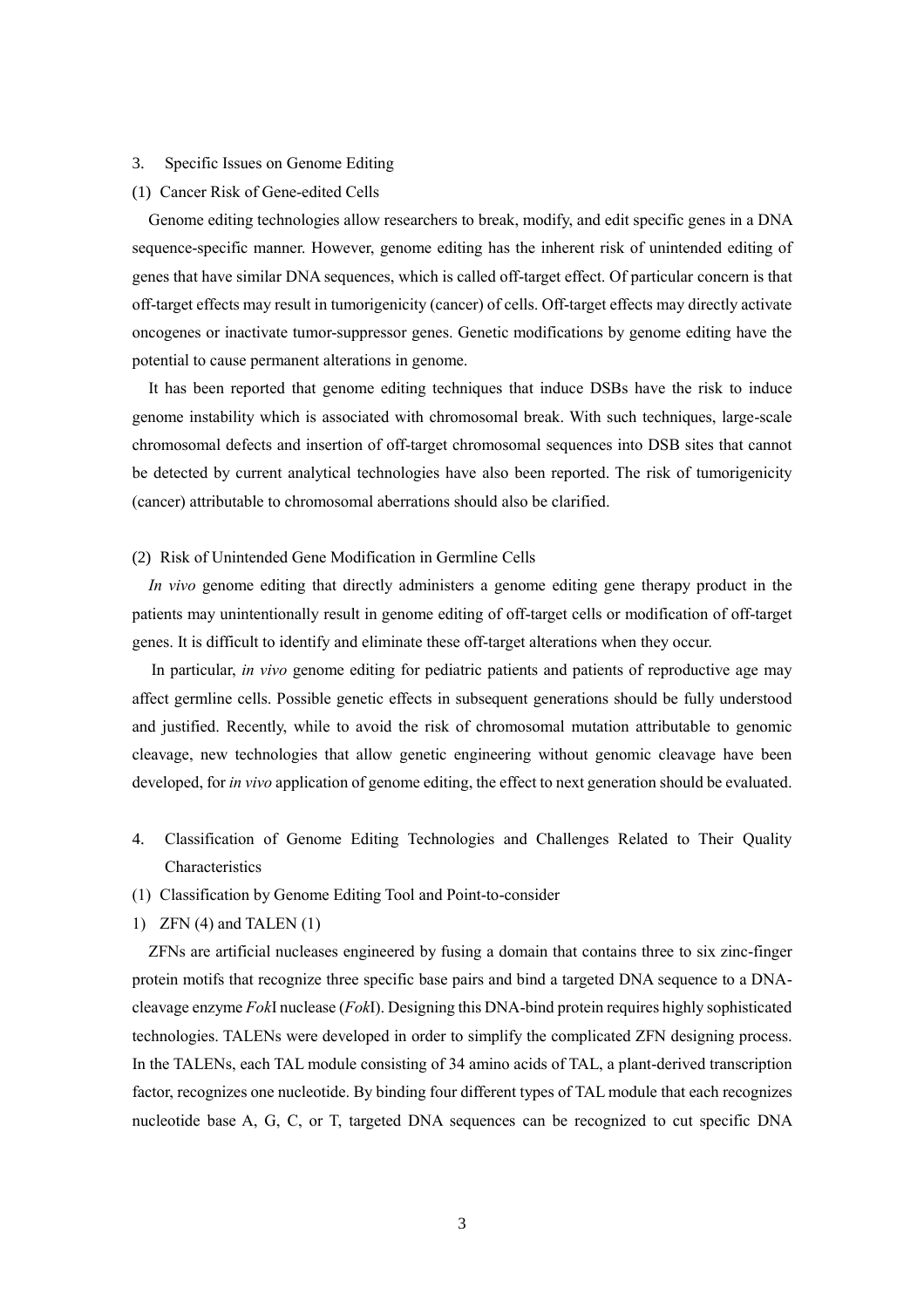sequences by Fok1 nuclease which is fused to TAL modules. Typically, the TALEs are designed to recognize 15 to 20 nucleotides by binding 15 to 20 TAL modules.

Since the *Fok*I domains of ZFNs and TALENs cut only single chain of the DNA double strands, two artificial enzymes that recognize DNA sequences upstream and downstream of the target cleavage site is required. A recognition sequence of 18 to 40 bases is required to form one DSB, which is twice the length of the sequence recognized by one artificial enzyme. This makes the target DNArecognition specificity of both ZFN and TALENs high. The TALENs are thought to be less likely to cause offtarget effects than CRISPR/Cas9 (1). Although the off-target effects of ZFNs and TALENs have not been reported as frequently as CRISPR/Cas9, they need to be evaluated carefully because currently there is no sufficient information available.

### 2) CRISPR/Cas

Unlike ZFNs and TALENs, a sgRNA complementary to the target DNA sequence is responsible for the recognition of specific DNA sequences in CRISPR/Cas. The sgRNA, therefore, could be designed to have a guide sequence that complementarily binds to 20 target nucleotides of the target DNA sequence and a Proto-spacer Adjacent Motif (PAM) that is adjacent to the target sequence.

The sgRNA and Cas9, an enzyme that cleaves the double strands of DNA, form a complex to cleave a gene having the sequence recognized by the sgRNA. The sgRNA is known to bind to the target DNA sequence even in the presence of up to five base pair mismatches (base pairs other than A:T and G:C) (6). The risk of this CRISPR/Cas system inducing off-target effects, such as insertions and deletions of off-target sequences, other than cleavage of the target gene will be considerably high (7-9). Many reports on the off-target effects by CRISPR/Cas have been published. It is however difficult to characterize the exact off-target effects that occur rarely, particularly those seen only in a small number of cells.

In order to mitigate the off-target effects of CRISPR/Cas, the effects of the length of the guide RNA or the second structure of the target DNA sequence have been investigated. However, enough resolution for this has been established yet. It is essential to design a sgRNA based on the latest knowledge and evaluate the frequency of off-target effects.

# 3) Genome Editing without Genomic Break (10,11)

To mitigate genome instability resulting from a DSB, genome editing without genomic break (e.g. single base editing with deaminase) and other editing technologies have been developed. For each newly developed genome editing technology, the mechanism to reduce off-target effects should be justified together with its evaluation methodology.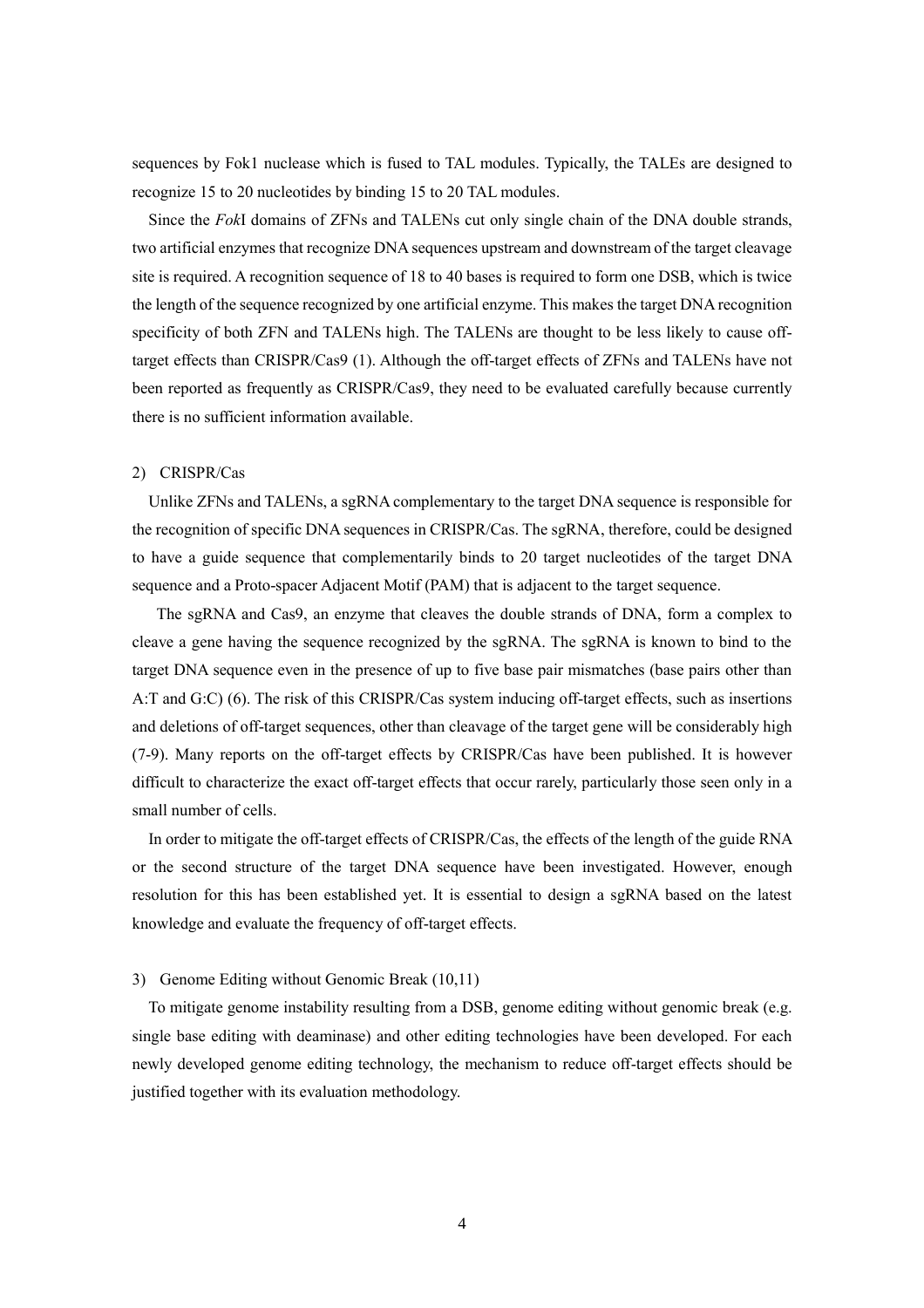- (2) Cautions Regarding Genome Editing Tools and Gene-modified Cells
- 1) Viral Vectors and Plasmid Vectors

Clinical trials of viral vectors, including adenovirus, adeno-associated virus (AAV) and so on, have been conducted to introduce ZFN or CRISPR/Cas into a cell for genome editing (12,13). The quality control for current gene therapy products can also be applied to viral or plasmid vectors coding a genome editing enzyme gene (14). The quality control and characterization for the manufactured vectors, and the establishment and characterization of cell bank systems should be evaluated in the same manner as current gene therapy products.

In many cases, viral promoters are utilized for efficient expression of the target protein. Insertion of a viral promoter sequences adjacent to a cancer-related gene possibly could cause tumorigenicity (cancer). In some case, genome editing also use viral promoters to express ZFNs, TALENs, or Cas9/sgRNA. Until now, oncogenesis by promoter insertion has not been reported. On the other hand, a transfected plasmid DNA has been integrated into the DSB site. Genome editing gene therapy products using a viral or plasmid vector require nonclinical safety evaluation similar to conventional gene therapy products. The cell or tissue directionality should also be assessed together with its biodistribution.

When a viral vector is used to introduce a genome editing tool into a cell, the extent and frequency of the gene modification of the target cell and off-target cells need to be analyzed from the viewpoints of infectivity and cell tropism. It should also be considered that the continued expression of a genome editing enzyme can increase in possibility of off-target effects. In particular, since viral vectormediated genome editing can cause the long-term persistent expression of the genome editing enzyme. The persistent expression of genome editing enzymes should also be evaluated from a safety viewpoint.

# 2) mRNA

In order to express genome editing proteins, such as Cas, TALEN, and ZFN, in a cell, intracellular transfection of the mRNA that codes for these proteins has been utilized (15-17). In accordance with the Act on Securing Quality, Efficacy and Safety of Products Including Pharmaceuticals and Medical Devices (PMD Act), mRNA products are defined as "Gene expression products for treatment" as one kind of gene therapy products. While mRNA-based products have also been developed in fields other than genome editing, the guidelines for the Quality and Safety **assurance** of Gene Therapy Products do not cover the quality or safety of mRNA. Currently, however, no mRNA product has not been approved for marketing in Japan or overseas. The manufacturing method and quality control of mRNA-based products should be clarified in the future. In particular, gene editing using mRNA manufactured by chemical modification such as methylated Cap, etc., which does not naturally occur, to ensure the intracellular stability of mRNA also requires safety evaluation of the applied chemical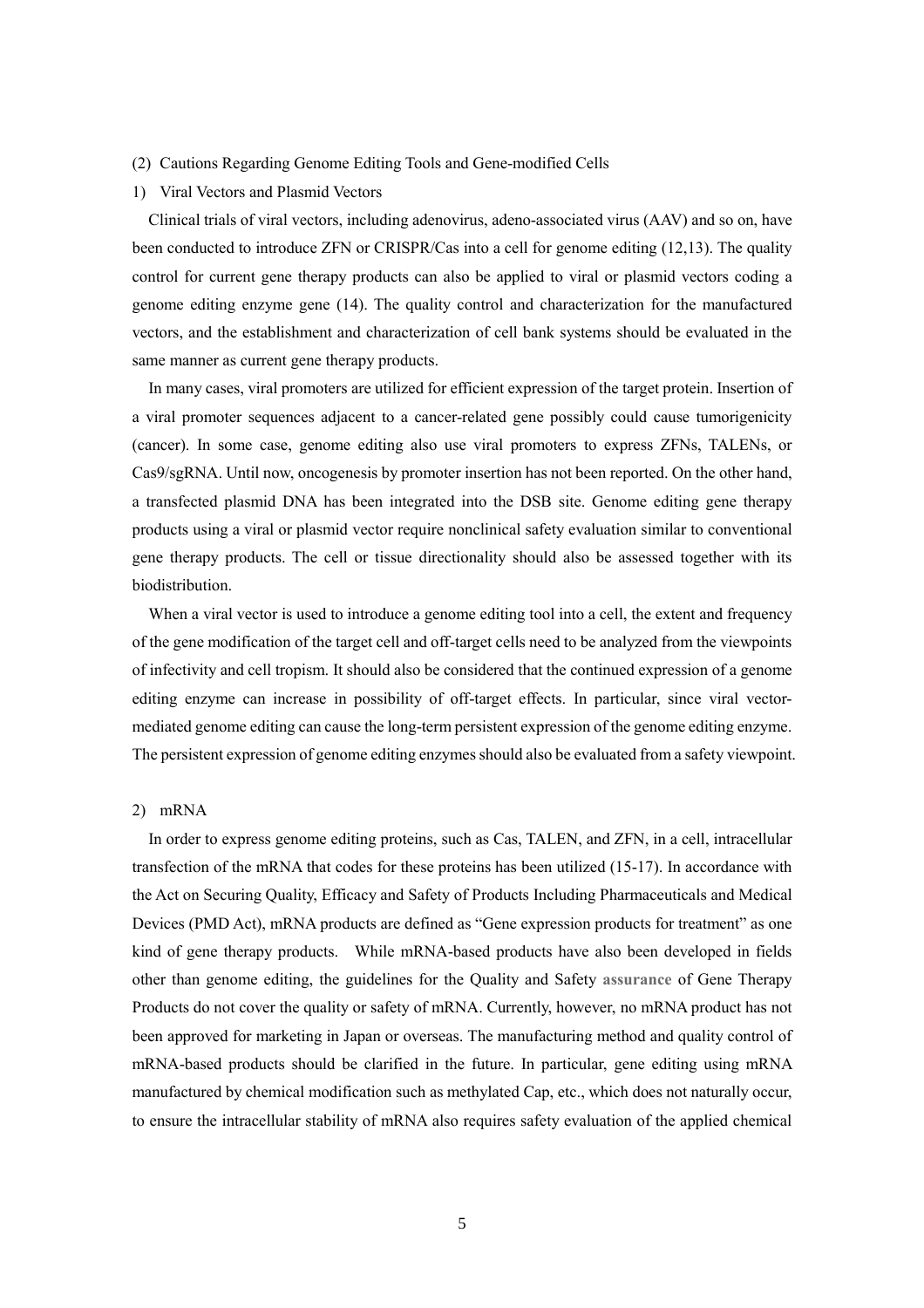modification. The sponsors are encouraged to have full consultation with relevant regulatory authorities about quality control and safety evaluation of mRNA. To chemically synthesized mRNA products, the same product management methods as nucleic acid products can be applied. mRNA synthesized by *in vitro* transcription using a plasmid or PCR product as a template should be considered to have additional safety evaluation for process-derived impurities.

# 3) Proteins and Guide RNA

ZFN- or TALEN-based genome editing technologies could be utilized to modify the target gene by directly introducing an artificial nuclease protein into a cell (18,19). A CRISPR/Cas technique can be conducted to introduce a complex (ribonucleoprotein or RNP) of sgRNA complementary to the target DNA sequence and Cas9 into a cell (20,21). Gene therapy product using these genome editing protein is not categorized to the definition of current gene therapy product, which introduces a gene into a cell or body. However, protein-based genome editing also has a risk with either off-target effects or adverse events accompanied this, and they should be required to conduct similar safety measures to gene therapy products coding genes of interest. In this sense, genome editing protein products are classified as products that modify the target gene. They need to be evaluated as gene therapy products as with current products used for gene transfer technologies. The Guidance for Industry: Gene Therapy Clinical Trials (Ministerial Announcement No. 344 of Ministry of Health, Labour, and Welfare in 2015), which was revised as of February 28, 2019, defines protein-based genome editing as gene therapy.

The quality of artificial nuclease proteins, such as ZFN and TALEN, should be evaluated with reference to the ICH guidelines for evaluation and quality control of cell banks for biotechnological products. In order to evaluate the quality attributes of sgRNA complementary to the target DNA sequence, the Considerations for Quality Assurance and Evaluation of Nucleic Acid Products (Notification No. 0927-3 of the Pharmaceutical Evaluation Division, Pharmaceutical Safety and Environmental Health Bureau, Ministry of Health, Labour, and Welfare) may be useful. Genome editing proteins transfected in cells need to be characterized for the persistence of their activities and kinetics.

### 4) Human Cell-based Products modified by Genome Editing technology

The quality control for human cell-based products manufactured from current gene-transfected cells can be applied to human cell-based products manufactured from *ex vivo* genome-edited cells. The quality control and characterization for the manufacture of vectors, and the establishment and characterization of cell bank systems should be evaluated in the same manner as current ICH guidelines. To assure the safety of administering genome edited cell-based products, nonclinical safety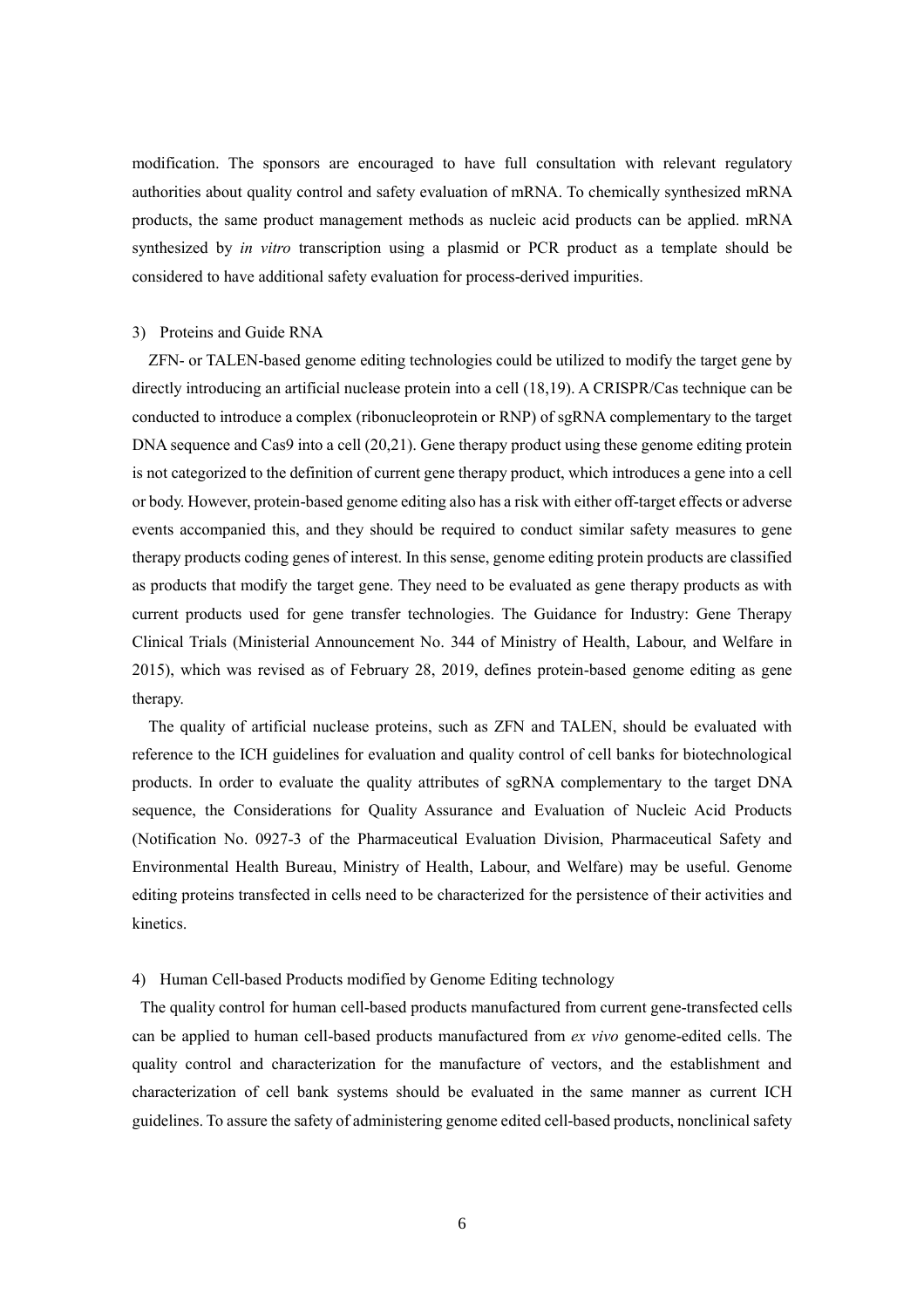assessment similar to that for human cell-based products made from conventional gene-transfected cells is essential.

### (3) Classification by Purpose of Genome Editing

## 1) Gene Knockout (22-27) and Homologous Recombination (7,28,29)

When gene editing is intended to knock out genes, the frequency of gene knockouts in the target cells and the non-uniformity of targeted gene modifications should be analyzed. For example, in CRISPR/Cas-based gene editing, an justification of sgRNA design should include conclusions on the efficiency and non-uniformity of this gene engineering technique. Gene editing by HDR is based on the DSB repair mechanism of cells. The activity of homologous recombination is high in ES cells which have a high ability to repair DSB. It should be noted that the DSB repair efficiency can be very low in some type of cell. Therefore, the frequency of homologous recombination should also be clarified. It might be necessary to select cells that have undergone homologous recombination for treatment. To select and purify gene-modified cells, the methods for cell selection/purification should be justified.

Homologous recombination involves introduction of donor DNA for gene recombination. To modify short DNA sequences such as single nucleotide polymorphism (SNP), single-strand DNA (ssDNA) that has a homologous sequence both upstream and downstream of the DSB site is to induce homologous recombination. In HDR to replace the entire gene coding for a protein, a plasmid is typically used as a DNA template. In this case, donor DNA having a homologous sequence of several hundred DNA base pairs from upstream to downstream of the DSB should be introduced to the target site. For this, it is crucial to evaluate the design of the donor DNA and the efficiency of homologous recombination (30). Even though some report suggests no correlation between a DNA length that can undergo homologous recombination and recombination efficiency, the homologous recombination efficiency should be determined together with the effects of the genome length (31).

For either simultaneous knockouts of more than one gene or more efficient homologous recombination, gene editing involving two DSBs has been explored. The existence of two or more DSBs is likely to be associated with significant chromosomal aberrations such as chromosomal translocations and deletions. Particularly in these cases, full evaluation to detect chromosomal aberration should be considered. (32).

2) Gene Modification without Genomic Cleavage (DNA modification without DSB such as Dead Cas9, deaminase, or, DNA methylation/demethylation)

To prevent chromosomal breaks, translocations, and large deletions associated with genome editing, genome editing technologies without DSB have been developed. These include a technique that breaks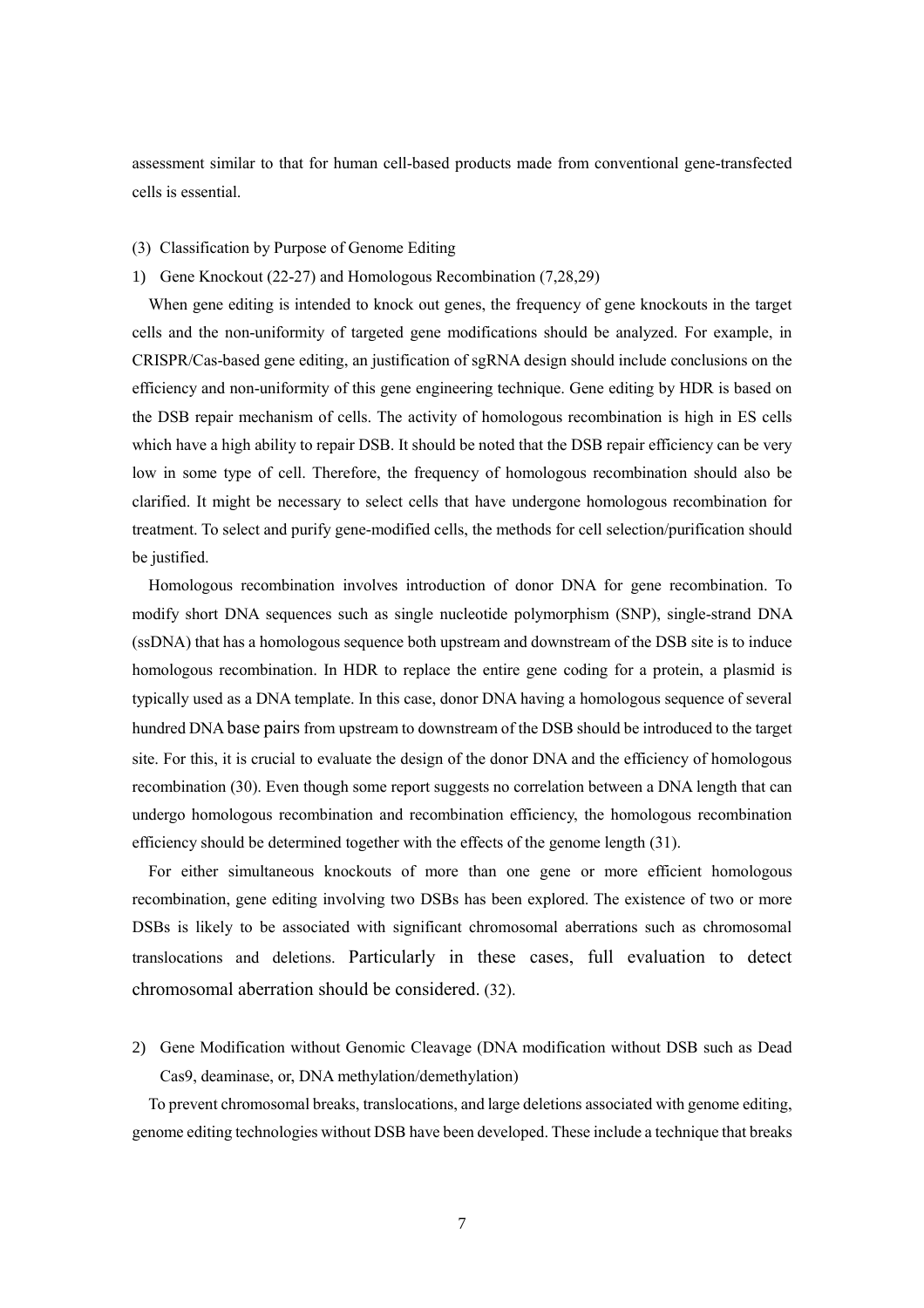only a single strand of the target DNA sequence, conversion of C to T or A to G with a deaminase, and introduction of epigenetic mutations, such as DNA methylation. However, these genome editing technologies without DSB may also cause adverse events attributable to the persistence of its activities and off-target effects. Their quality and safety as gene therapy products should be fully

![](_page_7_Figure_1.jpeg)

evaluated. As with DSB-based genome editing, the efficacy or specificity of non-DSB-based gene engineering without DSB may alter in each cell. Since selection and purification of gene-modified cells may be necessary, quality assessment of techniques without DSB should be conducted on these assumptions. In addition, the adequacy of each genome editing technology must be explained using the optimal analysis technique according to the nature of the technology.

- 5. Concept of Safety evaluation
- (1) Issues Among Gene Therapy Products Using Genome Editing Techniques
- 1) Off-target Effects

To characterize the off-target effects of genome editing gene therapy products, it is necessary not only to predict the existence of sequences similar to the target gene sequence by *in silico* analysis and but also to explore experimentally candidate off-target sites throughout the entire human genome (33- 36). Such off-target profiling methods include GUIDE-seq (37), which involves introduction of a tag of synthetic DNA in the cleavage site for genome-wide sequencing of the tag, and DIGENOME-seq (38), CIRCLE-seq (39), and SITE-seq (40), which explore potential off-target cleavage sites of genome editing enzymes using genome DNA extracted from cells. These analyses will focus on identifying mutations such as SNV/Indel and copy number variation (CNV) of cancer-related genes (41). Whether breaks or deletions have actually occurred at off-target sites predicted by *in silico* analysis or experimental methods should be clarified by the whole genome sequence (WGS) (34,36) of the genome-edited cell and amplicon sequence (42), which involves PCR amplification of candidate off-target sites followed by deep sequencing. While the detection sensitivity of these analyses depends on the read depth of DNA sequencing, it is very difficult to detect off-target effects that occur with a frequency of 0.1% or less.

To mitigate the off-target effects of CRISPR/Cas, the design of sgRNA may be most critical. It is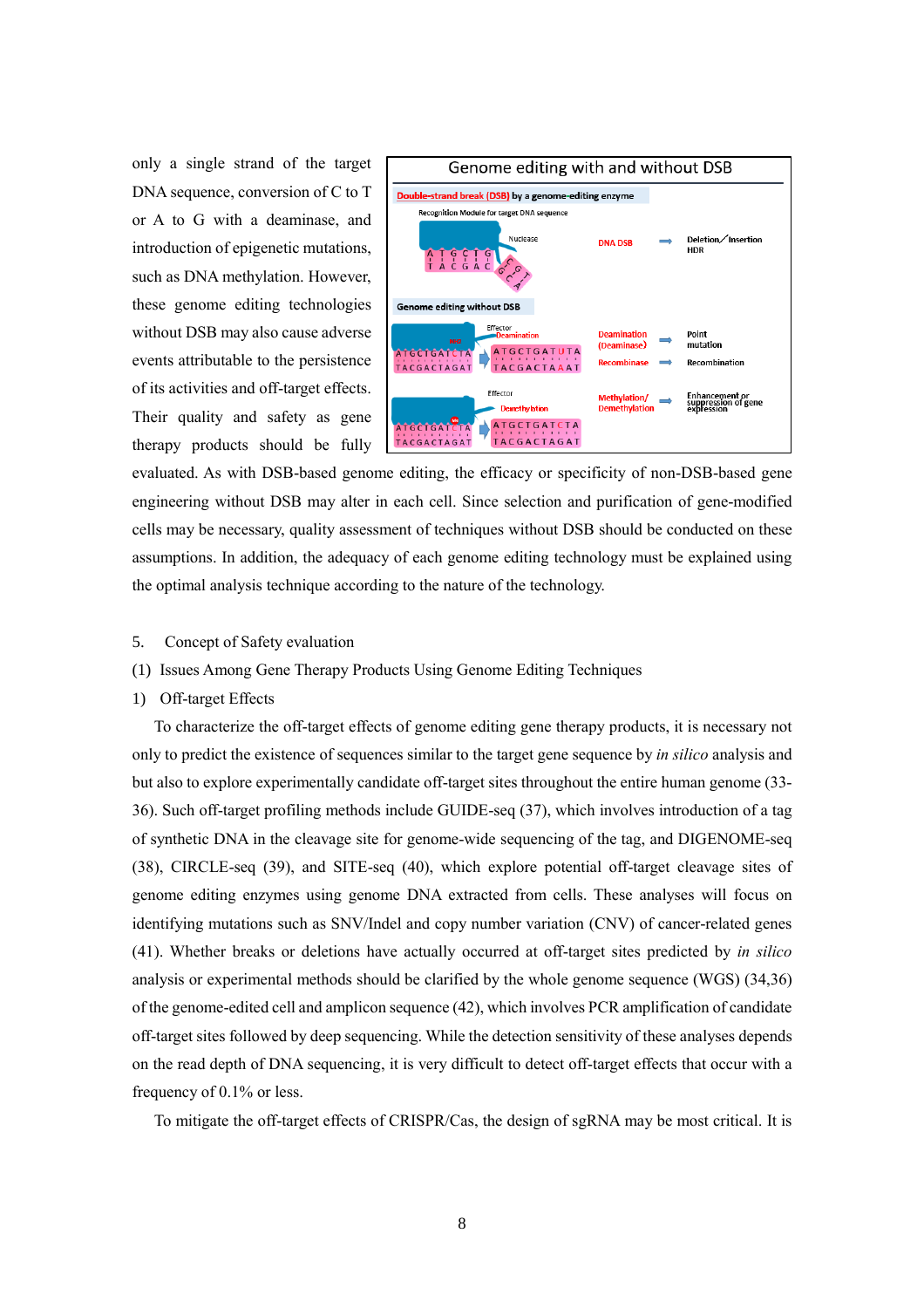also important to select DNA sequences having few homologous sequences in other genomic regions by *in silico* analysis. However, it is noted that *in silico* analysis may not be able to predict all candidate off-target sites. Combination of *in silico* analysis and *in vitro* analysis is useful in identifying candidate off-target sites, and understanding the frequency of off-target effects and their influence are very important. Since in *in vitro* analysis, natural gene mutations may occur in cells during culture, such background mutations should be excluded in assessing gene mutations associated with genome editing procedures.

Investigation of off-target effects of genome editing in animals as non-clinical study is not appropriate because of species differences in the genome sequence between humans and animals. As characterization studies of genome editing, therefore, the frequency of off-target events and affected DNA sequences should be analyzed in detail in *in vitro* assays using human cells. If the results of characterization of an *ex vivo* genome editing-based product show the off-target effects of the gene editing, the risk of the off-target effects causing cancer and other possible adverse effects on the safety of the gene therapy itself should be evaluated. Clonality analysis of gene-modified cells may be required if necessary. For *in vivo* genome editing products, *in vitro* analysis using an established cell line harboring many DNA mutations may not provide useful data. In order to assess the off-target effects of *in vivo* genome editing, it is encouraged to consider analysis using primary cells. iPS or ES cell-derived functional cells are also useful. iPS and ES cell-derived cells are very promising tools for assessment of off-target effects on human primary cultured cells that are not easily available.

### 2) Genome Deletions/Insertions of unintended DNA and Chromosomal Translocations/Inversions

It is reported that large deletions (of several kb), and insertions and inversions of gene fragments during the DSB repair process may occur in process of genome editing. The insertion of the genome DNA of a viral vector used for genome editing in the target site are also reported. This may be because gene modifications by genome editing depend on the DSB-induced genome repair mechanism of cells. The directionality of genome editing how to modify or repair the target genome is not involved in genome editing tool (43). Therefore, the genome sequence adjacent to the target gene in cells/tissues as similar as possible to the actual target cells should be analyzed in detail. As aforementioned, the risk of chromosomal translocations and deletions following a DSB has been reported. In particular, formation of two DSBs in the genome is reportedly associated with an significant increase in the risk of chromosomal translocations. Such chromosomal aberrations should be analyzed using G-band analysis, Q-band analysis, multicolor fluorescent *in situ* hybridization (mFISH) using false colors, comparative genomic hybridization (CGH), etc. However, it should be understood that these analyses also have certain limitations. For example, G-band analysis and mFISH only analyze cells in the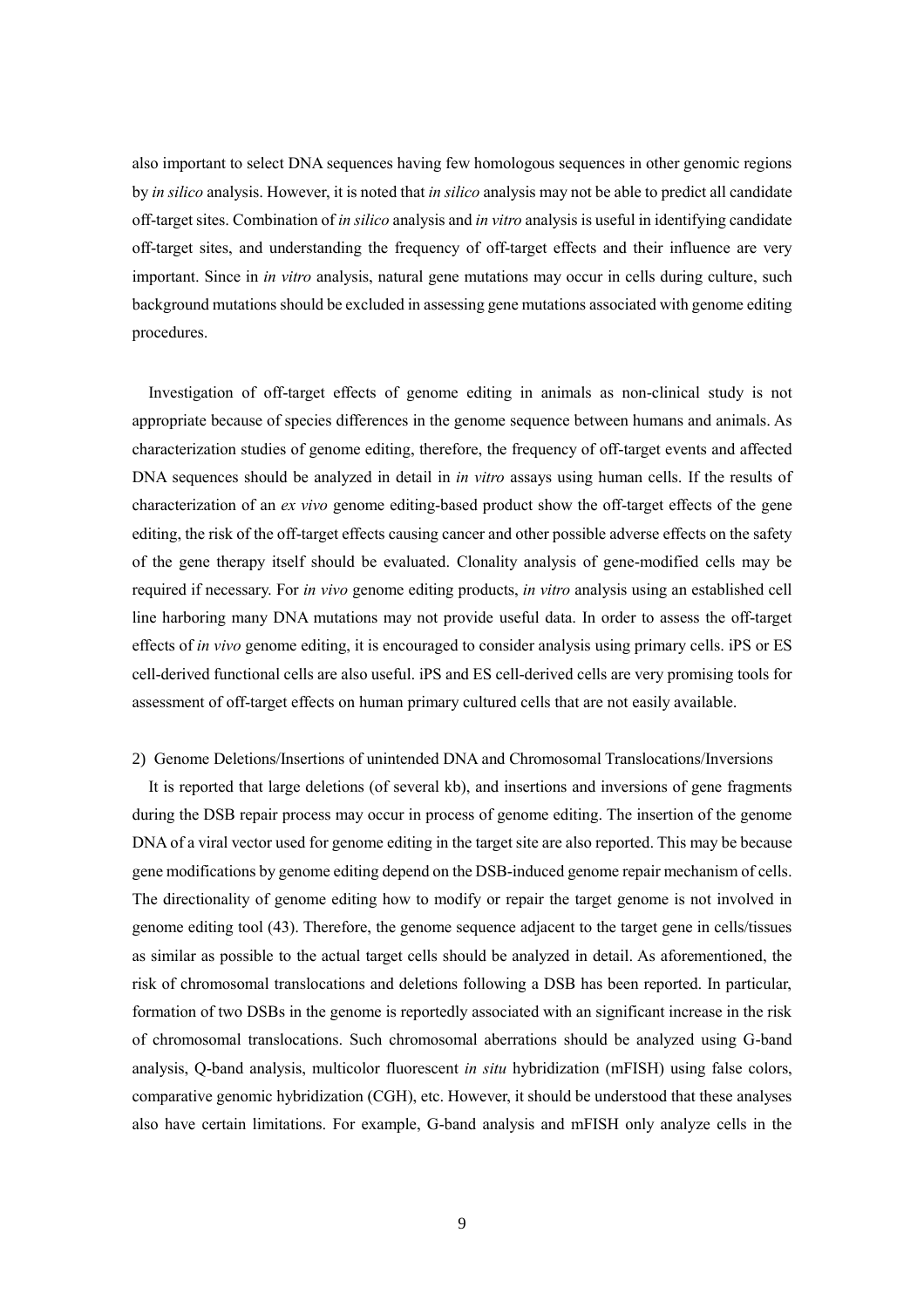metaphase stage. For G-band analysis, it is difficult to deal with many cells at once and detect a very small group of cells having chromosomal aberrations. On the other hand, mFISH is suitable for detection of translocations between different chromosomes and large chromosomal deletions. However, this analysis does not detect inversions within the same chromosome. CGH can detect abnormal gene amplifications and deletions when they occur in many cells. However, the sensitivity of CGH is too low to detect DNA aberrations when they are not uniform across cells or occur only in some cells. In the risk assessment of genome editing-associated chromosomal aberrations, the characteristics of these analysis methods should be fully taken into consideration.

### 3) Risk of DNA-Repair Gene Mutations Such as p53 in Genome-edited Cells

Mutations of p53 tumor-suppressor gene in cells of which a gene modification was caused by HDRbased genome editing and an increase in HDR efficiency in cells knocked out for p53 gene have been reported (47,48). These phenomena can be mainly explained by the fact that p53 mutations increase resistance to cell death. The occurrence of gene mutations related to genome repair factors, such as p53 mutations, should be investigated in HDR-derived gene introduction.

#### 4) Difference in Risk of Cancerization Among Target Cells

Both the genome editing technologies and the current gene therapies using chromosomallyintegrated vectors such as retroviral vector and lentiviral vector are intended to modify genes themselves. From this perspective, the risk of their off-target effects in both products will be similar. From the early phase of the development of gene therapy, the most concerned risk associated with chromosomally-integrated vectors was to induce the cancer in the cells due to insertional mutagenesis. In fact, gene therapy using hematopoietic stem cells for the treatment of X-linked severe combined immunodeficiency (X-SCID) or Wiskott-Aldrich syndrome (WAS) were reported to cause leukemia (8). Currently, therefore, these gene therapies require long-term follow-up. On the other hand, there is no report of cancer caused by gene therapies where a chromosomally-integrated vector is introduced into cells other than hematopoietic cells.

Hematopoietic cell-based gene therapies involve insertion of a vector having a viral promotor/enhancer adjacent to a cancer-related chromosomal gene (49), which is thought to be the mechanism to cause cancer associated with hematopoietic cell-based gene therapies. Genome editing using neither promoter nor enhancer is unlikely to cause inserted mutations to promote cell proliferation. In particular, the direct transfection of genome editing tool as a protein or mRNA into cells is very unlikely to cause such cancer. However, other concerns exist in such a genome editing tool, because genome editing may cause chromosomal translocations, deletions, and other aberrations as aforementioned. Chromosomal translocations may cause cancer chimera proteins such as *Bcr-abl*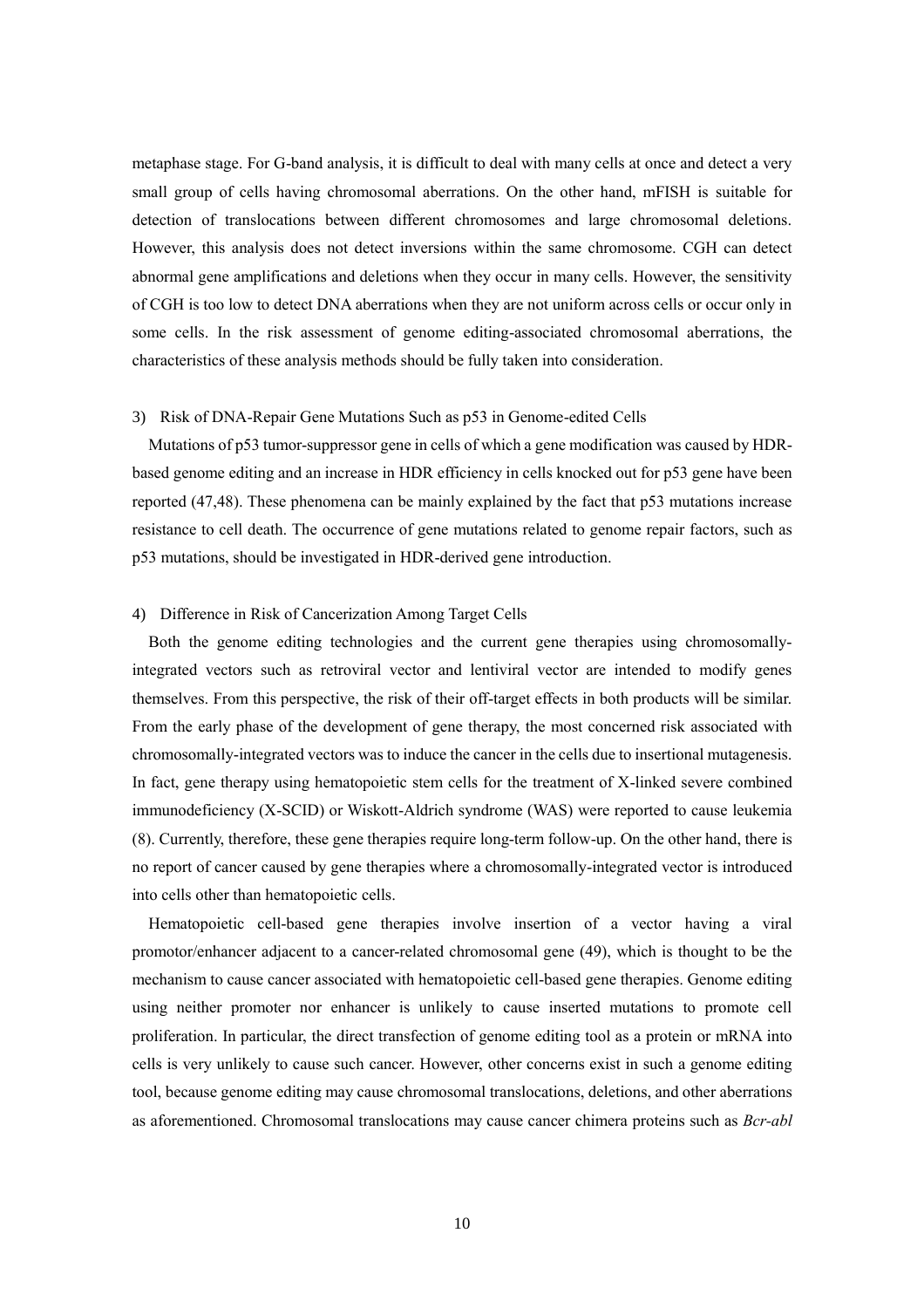or destroy tumor-suppressor genes (50). Genome editing with homologous recombination may cause the increase in number of cells harboring mutations in tumor-suppressor genes such as p53 as described earlier. The risk of genome editing causing cancer due to chromosomal aberrations or destruction of tumor-suppressor genes has not been fully investigated yet. From the experience with current gene therapies where genes are integrated into cells, the risk of carcinogenesis should depend on the type of cell. Differentiated cells are likely to be more robust to the risk of carcinogenesis than those undifferentiated. On the other hand, iPS/ES cells and hematopoietic cells have a higher risk of carcinogenesis than the other somatic cells.

# 5) Immunogenicity of Genome Editing Enzymes

DNA breaking enzymes used for genome editing, such as Cas protein, are derived from bacteria. Even in *ex vivo* gene therapy, therefore, when genome-edited cells administered *in vivo* express the enzymes, the enzymes are recognized as heterologous antigens. The immunogenicity in human could not be predicted from animal studies. Clinical trials should be designed taking into consideration the potential immunotoxicity of genome editing enzymes, i.e., immune response to these enzymes, including the attenuation of clinical effects and anaphylaxis.

### (2) *In Vivo* Genome Editing

# 1) Safety Evaluation of Modified Target Genes

When some safety concerns about the expression of modified target genes exist, a POC study in animals having the modified homologous gene may provide information about kinetics and safety related to the modified target gene, together with data supporting the efficacy or performance of the gene therapy.(Table 1)

#### Table 1. Immunogenicity of DNA breaking enzymes used for genome editing

- AAV-CRISPR-Cas9 activates the immune system, resulting the elevation of not only humoral but also cellular immune response. (Chew et al., Nature Methods, 2016)
- Seventy-nine % of healthy donors staining against SaCas9, 65% of donors staining against SpCas9 and 46 % staining against SaCas9 were observed, respectively.

(Charlesworth et al., BioRxiv, 2018)

• From screening for pre-existing antibodies in 200 human serum, the prevalence of anti-SaCas9 and anti-SpCas9 antibodies to be 10% and 2.5% were detected, respectively. (Simhadri et al., Mol Ther Methods Clin Dev, 2018)

Immunogenicity; Serum type of vector, Route of administration, Dose, Promotor, Host etc.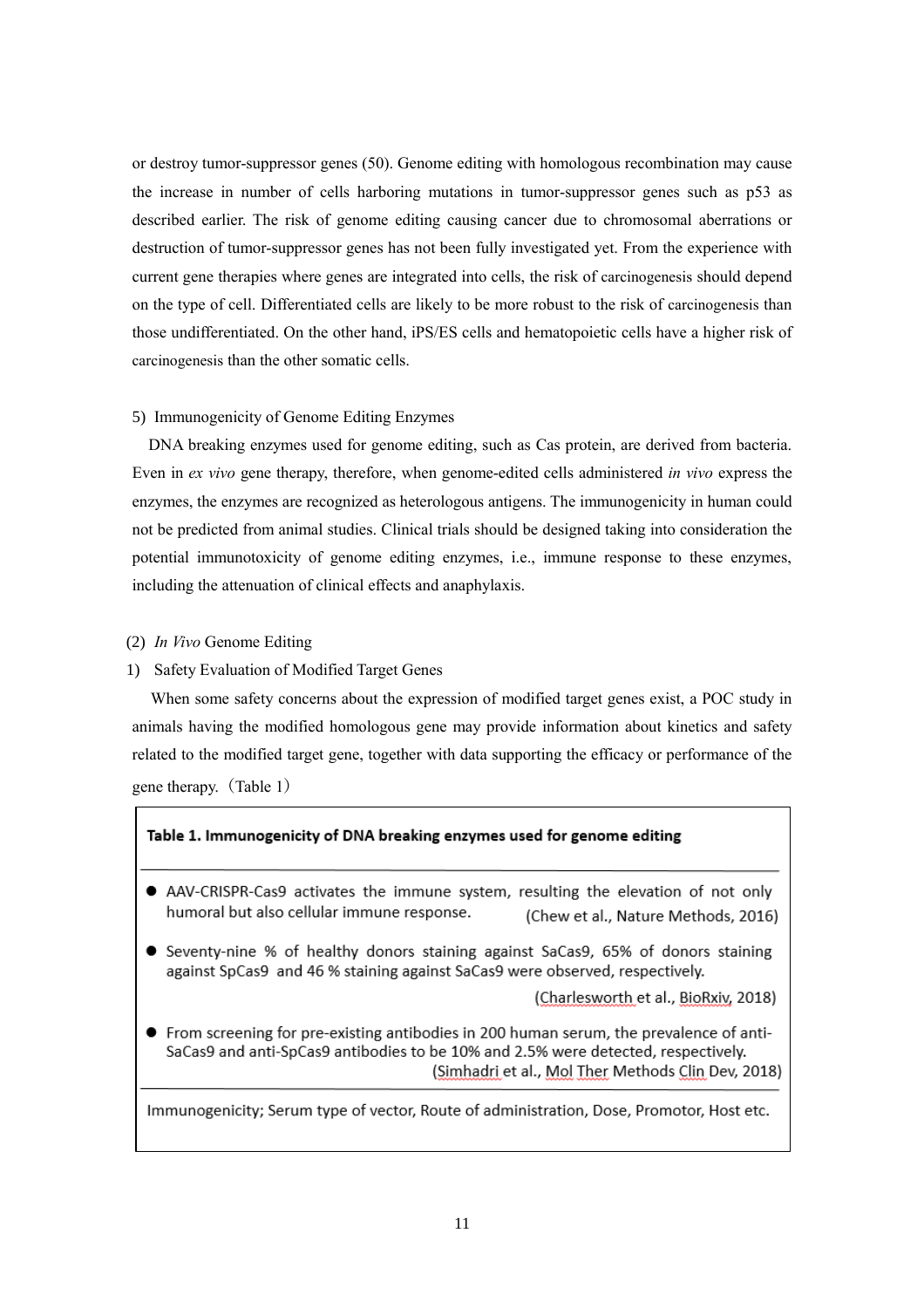#### 2) Targeting and Modification Efficiency of Genome Editing Enzymes

In *in vivo* genome editing, targeting in tissues/cells to be modified is important (51). It is necessary to characterize the distribution of a genome editing enzyme *in vivo* in order to understand its distribution to not only targeted cells/tissues but also non-targeted cells/tissues. The persistence of the genome editing enzyme in tissues/cells also should be understood. In particular, when an *in vivo* distribution study shows the distribution signal of a genome editing enzyme in germline cells, the risk of germline gene modification should be clarified in nonclinical studies with reference to the ICH opinion "General Principles to Address the Risk of Inadvertent Germline Integration of Gene Therapy Vectors."

*In vivo* genome editing may not provide sufficient effects because of its low genome editing efficiency in target cells/tissues. A variety of technologies to improve the efficiency have been under development. For example, homology-independent targeted integration (HITI) is the method where the same sequence as that at the target DBS site is inversely inserted into the donor vector to cut the genome and the donor vector simultaneously (52). This technique allows efficient *in vivo* genome editing. Introduction of CRISPR/Cas using AAV to express CRISPR/Cas for a prolonged period of time is reported to enable efficient genome editing of non-dividing cells (53). However, the long-term expression of CRISPR/Cas cause increase in risks of off-target effects and other undesirable gene modifications at the target sequence. It should be noted that off-target effects of *in vivo* genome editing, if they occur, are difficult to remove, unlike *ex vivo* genome editing.

# 3) Others

Nonclinical studies using model animals are unlikely to provide useful information about the offtarget effects of *in vivo* genome editing-based products. Limited but somewhat meaningful information about off-target effects may be obtained from *in silico* analysis and *in vitro* analysis using human cells. Clinical development studies for *in vivo* genome editing technologies should be designed on the basis the assessment of their potential risks using these analyses. Clinical design should be considered about both identified potential risks and potential usefulness for each indication.

### 6. Important Issues in Clinical Trials (including Long-term Follow-up)

Since genome editing technologies are intended to modify target genes, genome editing requires long-term follow-up of patients for having similar risk to current gene therapy products using a chromosomally integrated vector. Genome editing, which is utilized to deletes or inserts genes at specific sites, could be safer than current gene therapies involving random gene insertions unless no safety concern associated with off-target effect exists. However, genome editing using homologous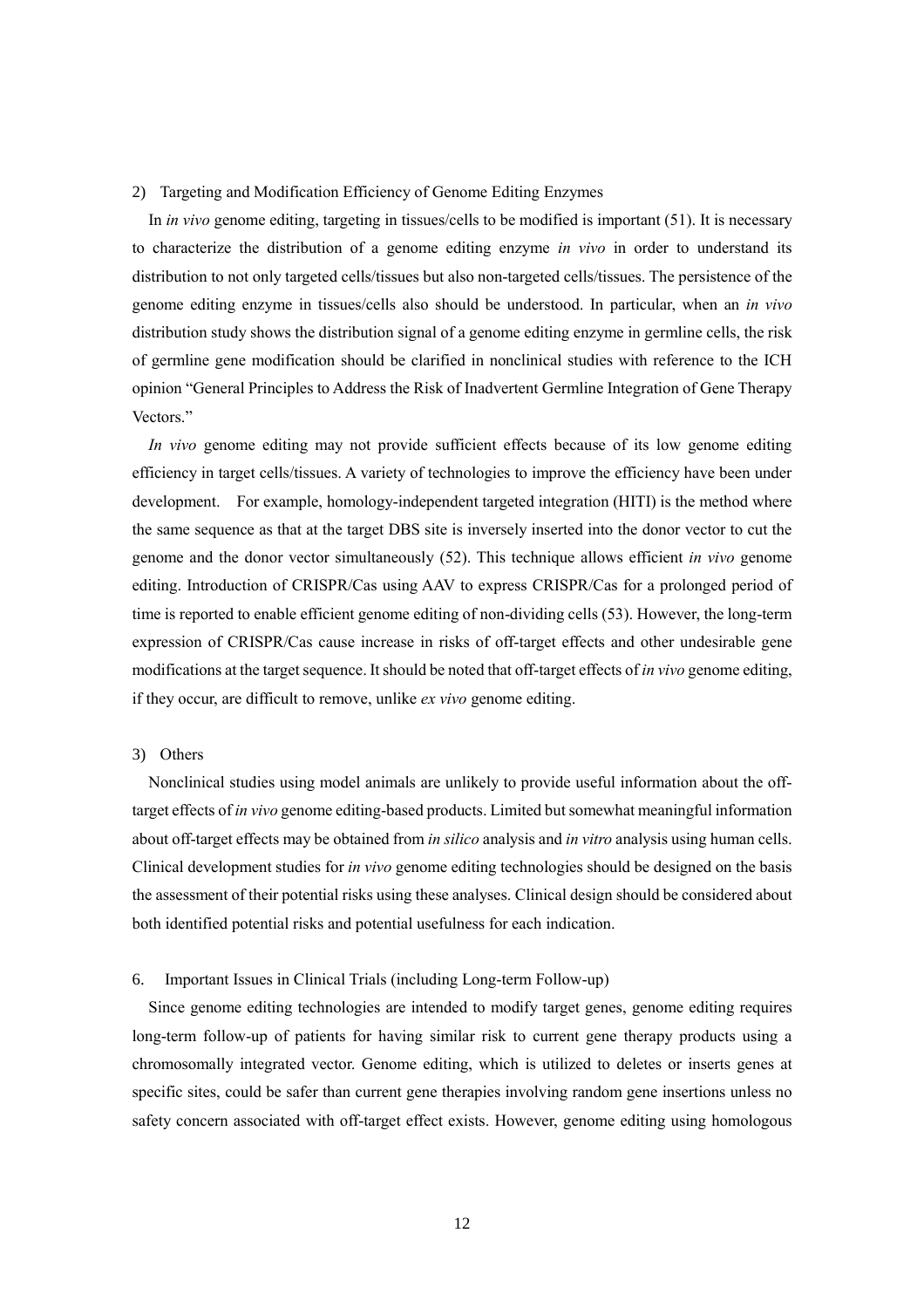recombination-possibly increases in mutation risk of DNA-repair genes such as p53 and is associated with the risk of chromosomal translocation. To identify adverse events related to these risks, the period of follow-up should be set in according to each risk (54).

The length of follow-up should be set in dependent to the genome editing technology (e.g., gene modifications through direct introduction of a protein, etc. or introduction/modification using a viral vector), type of target cells, and targeted gene. Considering experiences with current gene therapy products, especially the application of genome editing to hematopoietic stem cells is associated with a high risk of adverse events. It is strongly encouraged to make long-term follow-up plans including periodic examinations.

The risk related to *in vivo* genome editing, should be considered to cause the gene modification in off-target tissues/cells, especially germline cells. In particular, when there is the risk of gene modification in germline, measures to prevent the modification from affecting subsequent generations, such as setting an adequate contraception period, should be taken. The risk control measures for genotoxic antineoplastic drugs can help to establish such measures (55). Since it is difficult to identify gene mutations in germ cells and fertilized eggs, careful long-term follow-up is required to investigate the off-target effects of *in vivo* genome editing.

#### 7. Overview Summary

This document summarizes recent discussions about development of the gene therapy products using genome editing technology by experts in gene therapy and genome editing study in Japan. We hope that this documents will help companies and researchers to develop new genome editing-based gene therapy approaches, as well as reviewers to conduct regulatory reviews of genome editing products. However, genome editing technologies are rapidly advancing with a greater variety of technologies. This document needs to be revised as necessary according to technological advances.

## References

1. Bogdanove AJ & Voytas DF (2011) TAL effectors: customizable proteins for DNA targeting. Science (New York, N.Y.) 333(6051):1843-1846.

2. Mali P, et al. (2013) RNA-guided human genome engineering via Cas9. Science (New York, N.Y.) 339(6121):823-826.

3. Szostak JW, Orr-Weaver TL, Rothstein RJ, & Stahl FW (1983) The double-strandbreak repair model for recombination. Cell 33(1):25-35.

4. Carroll D (2011) Genome engineering with zinc-finger nucleases. Genetics 188(4):773-782.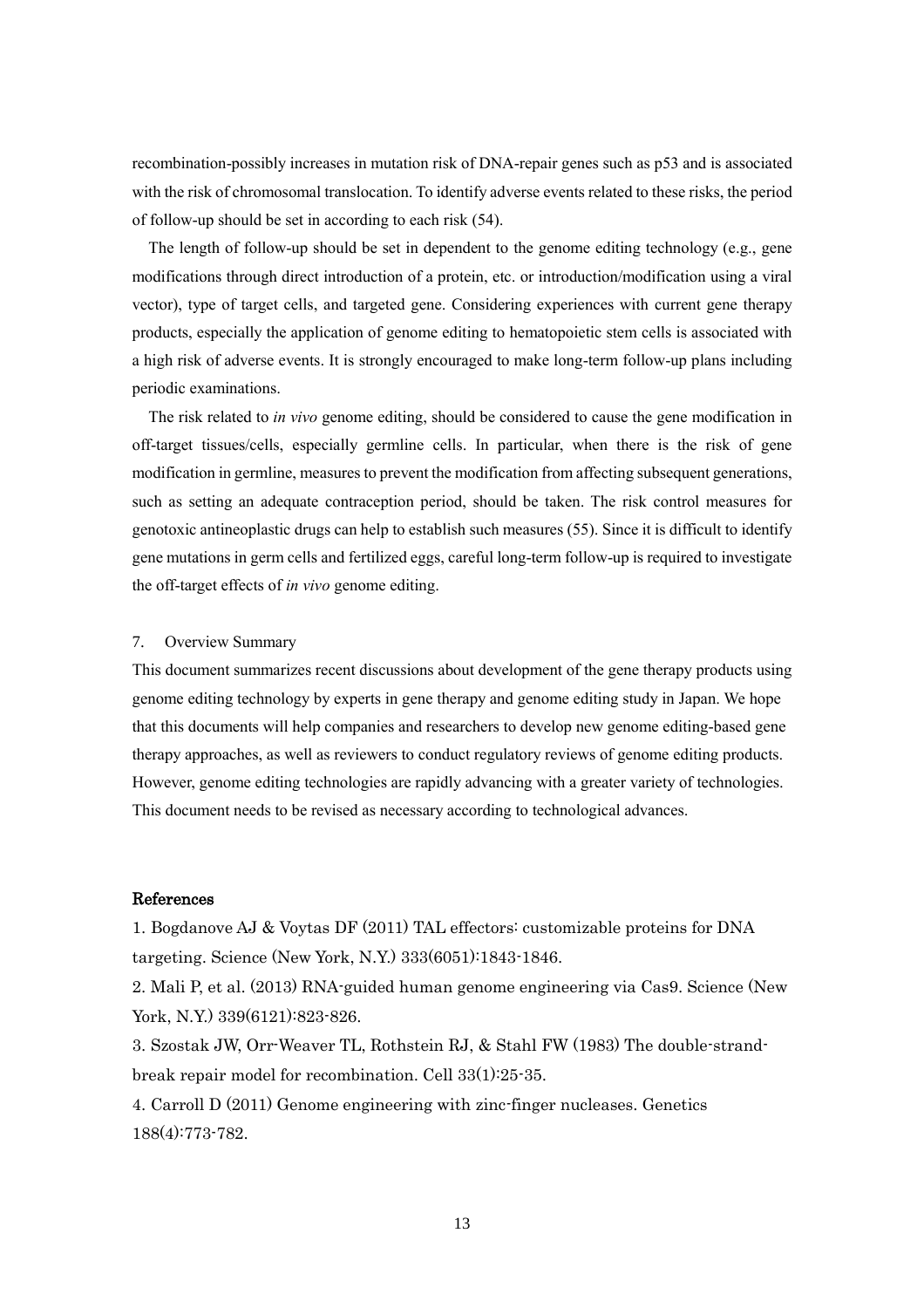5. You L, et al. (2019) Advancements and Obstacles of CRISPR-Cas9 Technology in Translational Research. Molecular therapy. Methods & clinical development 13:359- 370.

6. Fu Y, et al. (2013) High-frequency off-target mutagenesis induced by CRISPR-Cas nucleases in human cells. Nature biotechnology  $31(9)$ :822-826.

7. Li JF, et al. (2013) Multiplex and homologous recombination-mediated genome editing in Arabidopsis and Nicotiana benthamiana using guide RNA and Cas9. Nature biotechnology 31(8):688-691.

8. Yang L, et al. (2013) Optimization of scarless human stem cell genome editing. Nucleic acids research 41(19):9049-9061.

9. Wang T, Wei JJ, Sabatini DM, & Lander ES (2014) Genetic screens in human cells using the CRISPR-Cas9 system. Science (New York, N.Y.) 343(6166):80-84.

10. Chen F, et al. (2017) Targeted activation of diverse CRISPR-Cas systems for mammalian genome editing via proximal CRISPR targeting. Nature communications 8:14958.

11. Lei Y, Huang YH, & Goodell MA (2018) DNA methylation and de-methylation using hybrid site-targeting proteins. Genome biology 19(1):187.

12. Epstein BE & Schaffer DV (2017) Combining Engineered Nucleases with Adenoassociated Viral Vectors for Therapeutic Gene Editing. Advances in experimental medicine and biology 1016:29-42.

13. Merling RK, et al. (2015) An AAVS1-targeted minigene platform for correction of iPSCs from all five types of chronic granulomatous disease. Molecular therapy : the journal of the American Society of Gene Therapy 23(1):147-157.

14. Kim HJ, Lee HJ, Kim H, Cho SW, & Kim JS (2009) Targeted genome editing in human cells with zinc finger nucleases constructed via modular assembly. Genome research 19(7):1279-1288.

15. Hoban MD, et al. (2015) Correction of the sickle cell disease mutation in human hematopoietic stem/progenitor cells. Blood 125(17):2597-2604.

16. Mock U, et al. (2015) mRNA transfection of a novel TAL effector nuclease (TALEN) facilitates efficient knockout of HIV co-receptor CCR5. Nucleic acids research 43(11):5560-5571.

17. Hoban MD, et al. (2016) CRISPR/Cas9-Mediated Correction of the Sickle Mutation in Human CD34+ cells. Molecular therapy : the journal of the American Society of Gene Therapy 24(9):1561-1569.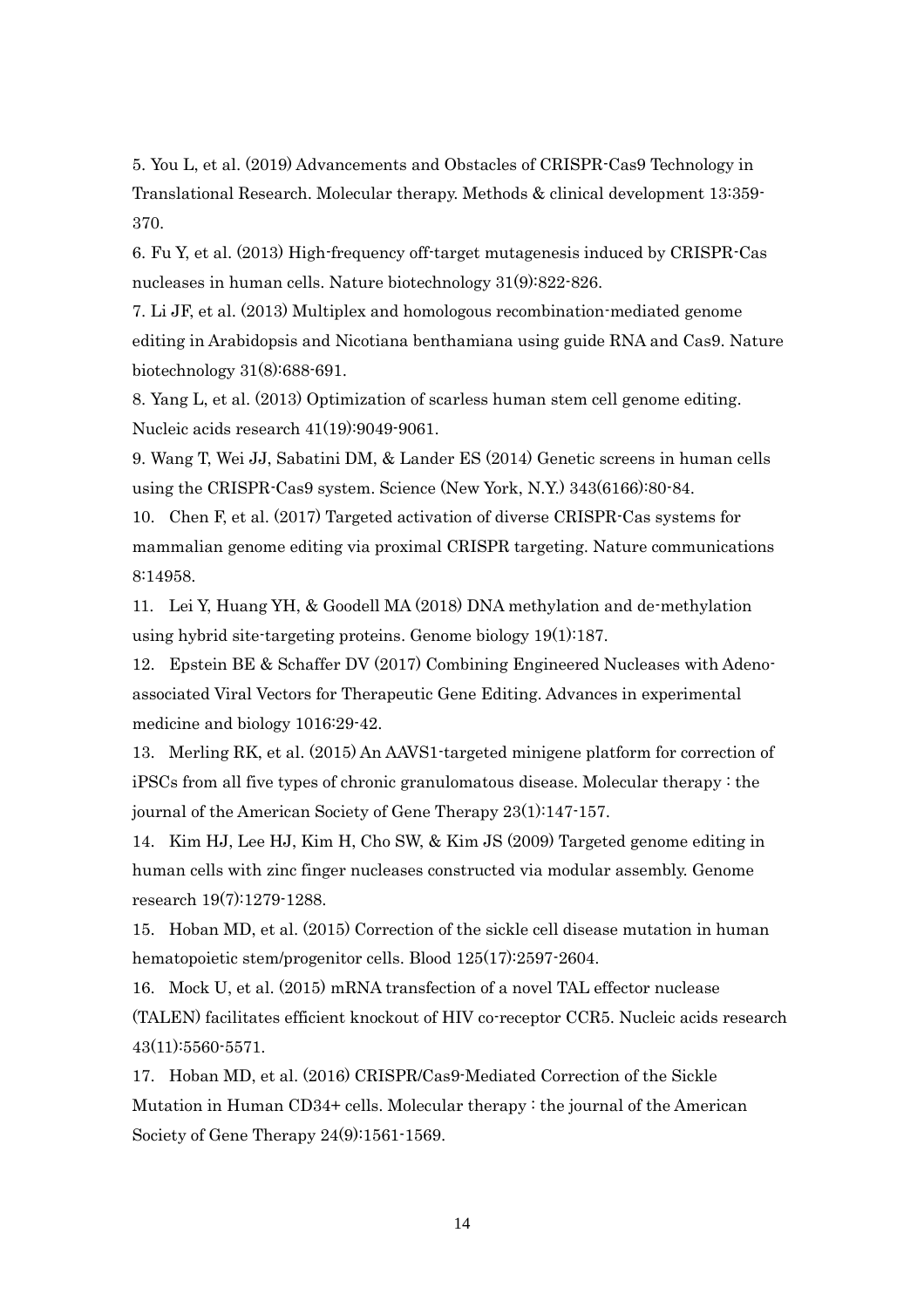18. Gaj T, Guo J, Kato Y, Sirk SJ, & Barbas CF, 3rd (2012) Targeted gene knockout by direct delivery of zinc-finger nuclease proteins. Nature methods 9(8):805-807.

19. Liu J, Gaj T, Patterson JT, Sirk SJ, & Barbas CF, 3rd (2014) Cell-penetrating peptide-mediated delivery of TALEN proteins via bioconjugation for genome engineering. PloS one 9(1):e85755.

20. Gomes-Silva D, et al. (2017) CD7-edited T cells expressing a CD7-specific CAR for the therapy of T-cell malignancies. Blood 130(3):285-296.

21. Zuris JA, et al. (2015) Cationic lipid-mediated delivery of proteins enables efficient protein-based genome editing in vitro and in vivo. Nature biotechnology 33(1):73-80.

22. Bauer DE, et al. (2013) An erythroid enhancer of BCL11A subject to genetic variation determines fetal hemoglobin level. Science (New York, N.Y.) 342(6155):253- 257.

23. Canver MC, et al. (2015) BCL11A enhancer dissection by Cas9-mediated in situ saturating mutagenesis. Nature 527(7577):192-197.

24. Lee HJ, Kim E, & Kim JS (2010) Targeted chromosomal deletions in human cells using zinc finger nucleases. Genome research 20(1):81-89.

25. Gupta A, et al. (2013) Targeted chromosomal deletions and inversions in zebrafish. Genome research 23(6):1008-1017.

26. Xiao A, et al. (2013) Chromosomal deletions and inversions mediated by TALENs and CRISPR/Cas in zebrafish. Nucleic acids research 41(14):e141.

27. Canver MC, et al. (2014) Characterization of genomic deletion efficiency mediated by clustered regularly interspaced short palindromic repeats (CRISPR)/Cas9 nuclease system in mammalian cells. The Journal of biological chemistry 289(31):21312-21324.

28. Cox DB, Platt RJ, & Zhang F (2015) Therapeutic genome editing: prospects and challenges. Nature medicine 21(2):121-131.

29. Carroll D (2016) Genome editing: progress and challenges for medical applications. Genome medicine 8(1):120.

30. Booth C, Gaspar HB, & Thrasher AJ (2016) Treating Immunodeficiency through HSC Gene Therapy. Trends in molecular medicine 22(4):317-327.

31. Zhang Z, et al. (2017) CRISPR/Cas9 Genome-Editing System in Human Stem Cells: Current Status and Future Prospects. Molecular therapy. Nucleic acids 9:230- 241.

32. Abe S, et al. (2017) Modification of single-nucleotide polymorphism in a fully humanized CYP3A mouse by genome editing technology. Scientific reports 7(1):15189.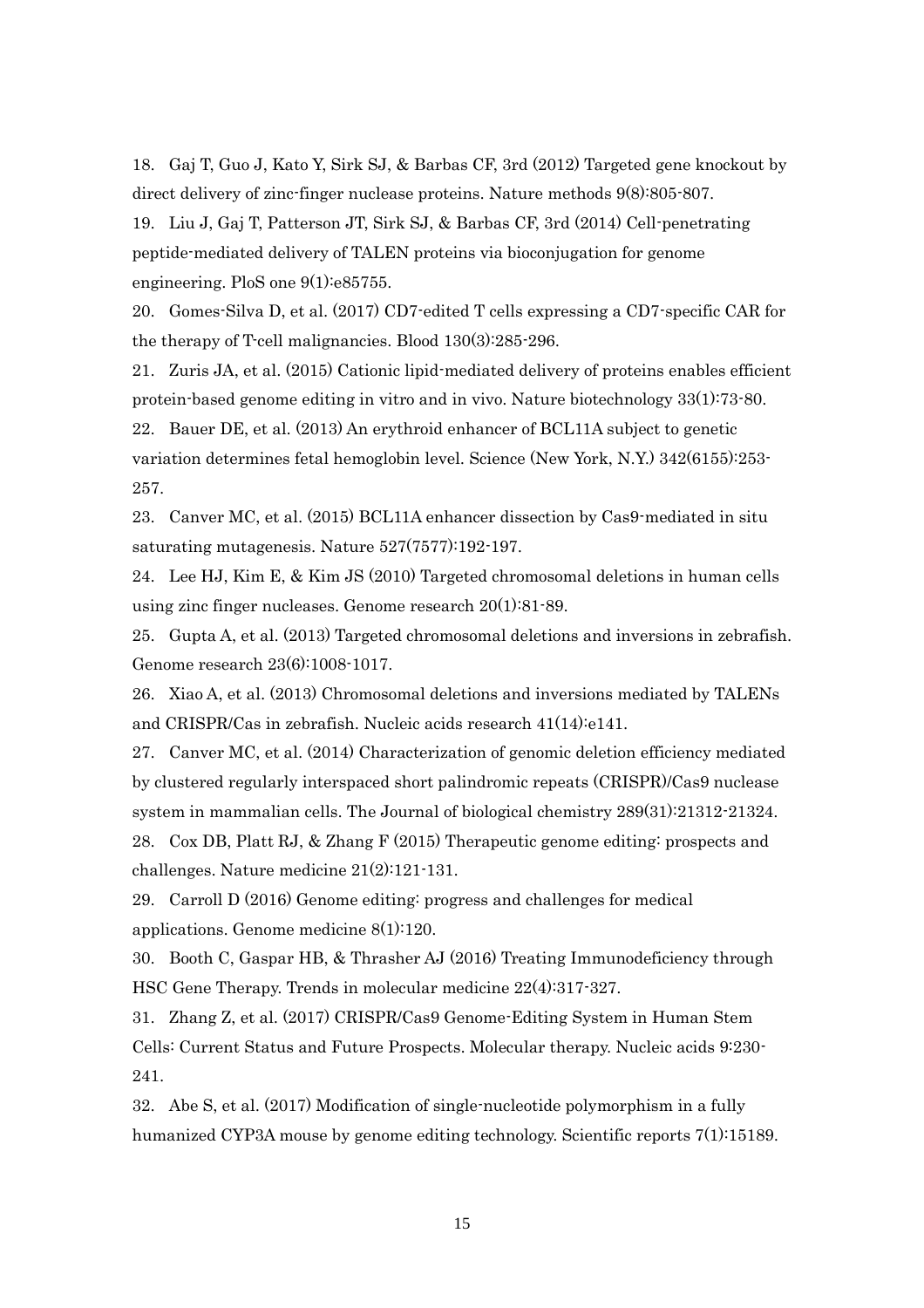33. Smith C, et al. (2014) Whole-genome sequencing analysis reveals high specificity of CRISPR/Cas9 and TALEN-based genome editing in human iPSCs. Cell stem cell  $15(1):12-13.$ 

34. Veres A, et al. (2014) Low incidence of off-target mutations in individual CRISPR-Cas9 and TALEN targeted human stem cell clones detected by whole-genome sequencing. Cell stem cell 15(1):27-30.

35. Hendel A, et al. (2015) Chemically modified guide RNAs enhance CRISPR-Cas genome editing in human primary cells. Nature biotechnology 33(9):985-989.

36. Suzuki K, et al. (2014) Targeted gene correction minimally impacts whole-genome mutational load in human-disease-specific induced pluripotent stem cell clones. Cell stem cell 15(1):31-36.

37. Song F & Stieger K (2017) Optimizing the DNA Donor Template for Homology-Directed Repair of Double-Strand Breaks. Molecular therapy. Nucleic acids 7:53-60. 38. Tsai SQ, et al. (2015) GUIDE-seq enables genome-wide profiling of off-target cleavage by CRISPR-Cas nucleases. Nature biotechnology 33(2):187-197.

39. Ran FA, et al. (2015) In vivo genome editing using Staphylococcus aureus Cas9. Nature 520(7546):186-191.

40. Cameron P, et al. (2017) Mapping the genomic landscape of CRISPR-Cas9 cleavage. Nature methods 14(6):600-606.

41. Sondka Z, et al. (2018) The COSMIC Cancer Gene Census: describing genetic dysfunction across all human cancers. Nature reviews. Cancer 18(11):696-705.

42. Zischewski J, Fischer R, & Bortesi L (2017) Detection of on-target and off-target mutations generated by CRISPR/Cas9 and other sequence-specific nucleases. Biotechnology advances 35(1):95-104.

43. Kosicki M, Tomberg K, & Bradley A (2018) Repair of double-strand breaks induced by CRISPR-Cas9 leads to large deletions and complex rearrangements. Nature biotechnology 36(8):765-771.

44. Torres R, et al. (2014) Engineering human tumour-associated chromosomal translocations with the RNA-guided CRISPR-Cas9 system. Nature communications 5:3964.

45. Chen X, Li M, Feng X, & Guang S (2015) Targeted Chromosomal Translocations and Essential Gene Knockout Using CRISPR/Cas9 Technology in Caenorhabditis elegans. Genetics 201(4):1295-1306.